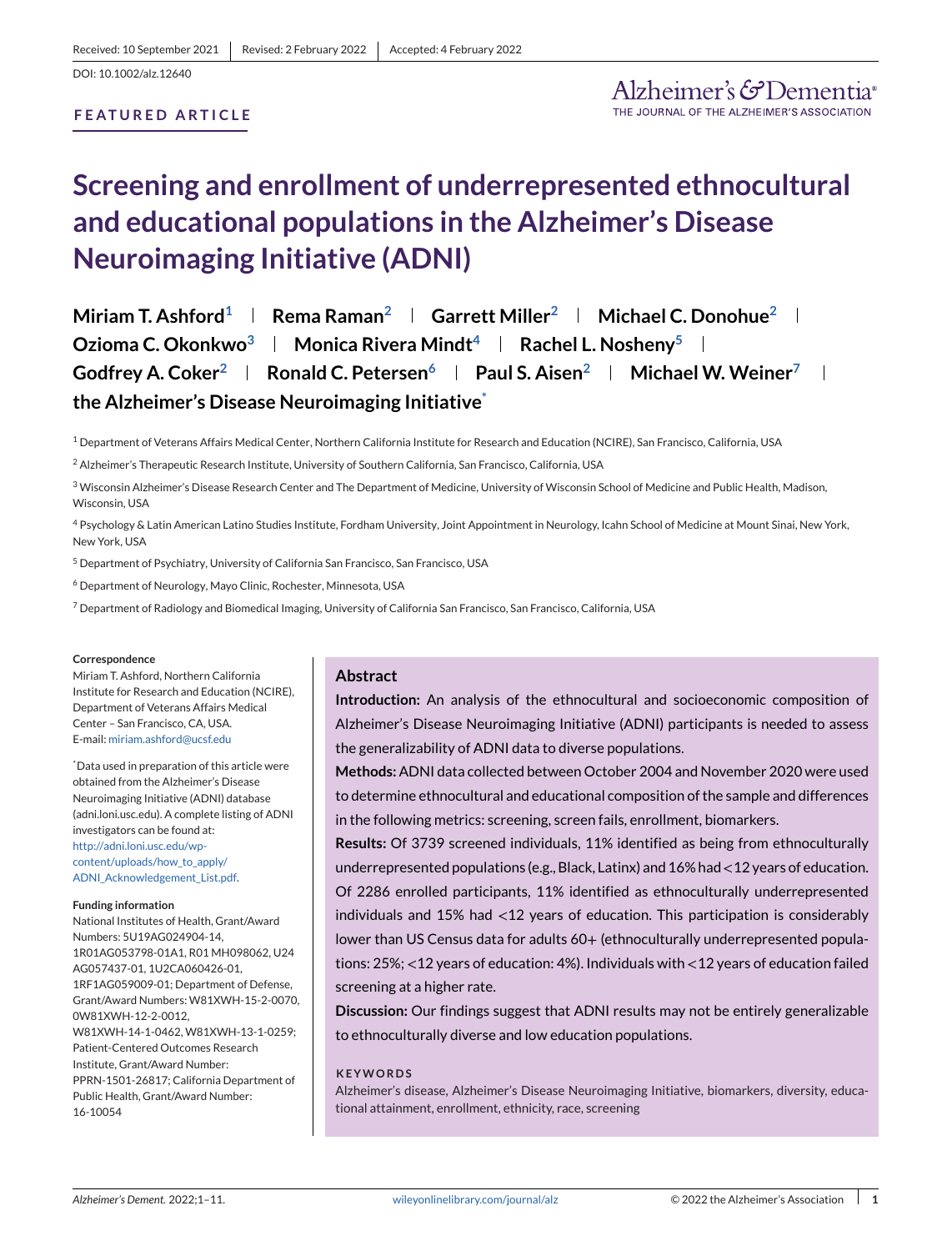### **1 BACKGROUND**

Alzheimer's disease (AD) is a large and growing public health threat that is amplified in underrepresented populations (URPs) (ethnocultural [e.g., Black, Latinx, Asian Americans] and socioeconomically disadvantaged populations), which are disproportionally affected by AD. For URPs, AD disparities exist in prevalence, incidence, clinical dementia features, postdiagnosis survival, neuropathological features, and biological and medical risk factors. $1,2$  For instance, there is greater AD prevalence and incidences in Black and Latinx populations. $3-6$ However, AD risk *differs* across Latinx subpopulations.[7–9](#page-9-0) All Asian American subpopulations have been found to have lower dementia incidences compared to non-Latinx Whites.<sup>[10](#page-9-0)</sup> Lower education has been shown to be associated with a greater risk of dementia<sup>[11](#page-9-0)</sup> and neighborhood deprivation has been associated with worse cognitive function in older adults<sup>12</sup> and accelerated neurodegeneration and cog-nitive decline in cognitively unimpaired middle- to older-aged adults.<sup>[13](#page-10-0)</sup> The cause of these AD disparities is likely multifactorial and not well understood. It is believed that differences in environmental/contextual influences, and social, psychological, behavioral, genetic, and health factors contribute to disparities. $1,14,15$ 

However, our understanding of the cause of disparities is hindered by the widespread failure to successfully recruit and retain large study cohorts of URPs. $16-19$  There is emerging evidence that URP status is associated with lower research interest and participation in inclinic observational studies. Regarding ethnocultural differences in AD research interest and participation (enrollment, study task completion, biomarker collection, retention), Black individuals are less likely to par-ticipate in a hypothetical preclinical AD trial<sup>[20](#page-10-0)</sup> and consent to brain donation. $21$  Regarding research participation, the results of in-clinic studies suggest higher retention rates in non-Latinx Whites compared to other ethnocultural groups in Alzheimer's Disease Research Centers  $(ADRCs)^{22}$  $(ADRCs)^{22}$  $(ADRCs)^{22}$  and other AD studies.<sup>[23](#page-10-0)</sup> Compared to non-Latinx White participants, participants from ethnocultural URPs are less likely to have genetic samples available, $^{24}$  $^{24}$  $^{24}$  have lower ratio of completed brain donations to number of patients enrolled, $25$  and are less likely to agree to lumbar puncture.  $26,27$  In an online AD-related registry, lower study withdrawal rates, higher completion and retention rates, and more enrollment in referral studies was found among participants identifying as non-Latinx White and of higher educational attainment.<sup>[28](#page-10-0)</sup> A recent analysis of data from ADRCs also found higher educational attainment was associated with higher retention.<sup>[22](#page-10-0)</sup> Participation of more URPs in AD research is crucial for producing more generalizable research findings, elucidating AD health disparities, and developing effective therapeutics for diverse populations.

The Alzheimer's Disease Neuroimaging Initiative (ADNI) is an ongoing, longitudinal, multicenter observational study with the overall goal of developing and validating clinical, imaging, genetic, and biochemical biomarkers for the use in AD clinical trials. Since inception in 2004, ADNI has generated >3600 publications. An analysis of the URP composition of ADNI participants, and the relationship between URP status and screening and enrollment is important to assess the generalizability of ADNI data to diverse populations, and to inform future efforts to increase diversity. One of ADNI's goals is to validate biomarkers,

#### **RESEARCH IN CONTEXT**

- 1. **Systematic review**: The authors reviewed the literature using electronic data bases (e.g., PubMed) and search engines (Google Scholar). Previous publications have demonstrated that underrepresented ethnocultural populations (e.g., Latinx, Black, Asian) are under-enrolled in most Alzheimer' disease (AD) studies and that there are relationships between ethnocultural identity and screening, enrollment, and biomarkers. So far, few publications have addressed this issue in the Alzheimer's Disease Neuroimaging Initiative (ADNI) and focused on educational attainment.
- 2. **Interpretation**: ADNI reflects the on-going challenges with recruiting and enrolling underrepresented populations into most AD clinical research, especially multisite observational studies and clinical trials. Our findings highlight the need for ADNI to increase enrollment of underrepresented ethnocultural and educational populations to increase the generalizability of ADNI data to diverse populations
- 3. **Future directions**: In response, an ADNI Diversity Taskforce was recently established to evaluate the current efforts and facilitate improved recruitment approaches to make the current and future ADNI phases more ethnoculturally and socioeconomically representative.

such as amyloid, for clinical trials. It is therefore important to investigate biomarker distribution among ethnocultural groups in ADNI as differential distribution of biomarker positive individuals across ethnocultural groups could impact such biomarker validation studies. Therefore, the overall goal of this work was to describe screening and enrollment of ADNI participants between 2005 and 2020 and biomarkers, with a specific focus on ethnocultural and educational URP groups to assess the generalizability of ADNI data to diverse populations. The first aim was to describe the sociodemographic characteristics of everyone screened and enrolled in ADNI and compare the sociodemographic characteristics of screened and enrolled ADNI participants to the US Census. We tested the hypothesis that screen fail rates are higher in ethnocultural and educational URPs. The second aim was to describe and compare participant characteristics (including demographics and amyloid positivity) at the time of enrollment by ethnocultural and educational attainment groups.

# **2 METHODS**

#### **2.1 Sample**

ADNI is an ongoing, longitudinal, multicenter study whose overall aim is to develop and validate clinical, imaging, genetic, and biochemical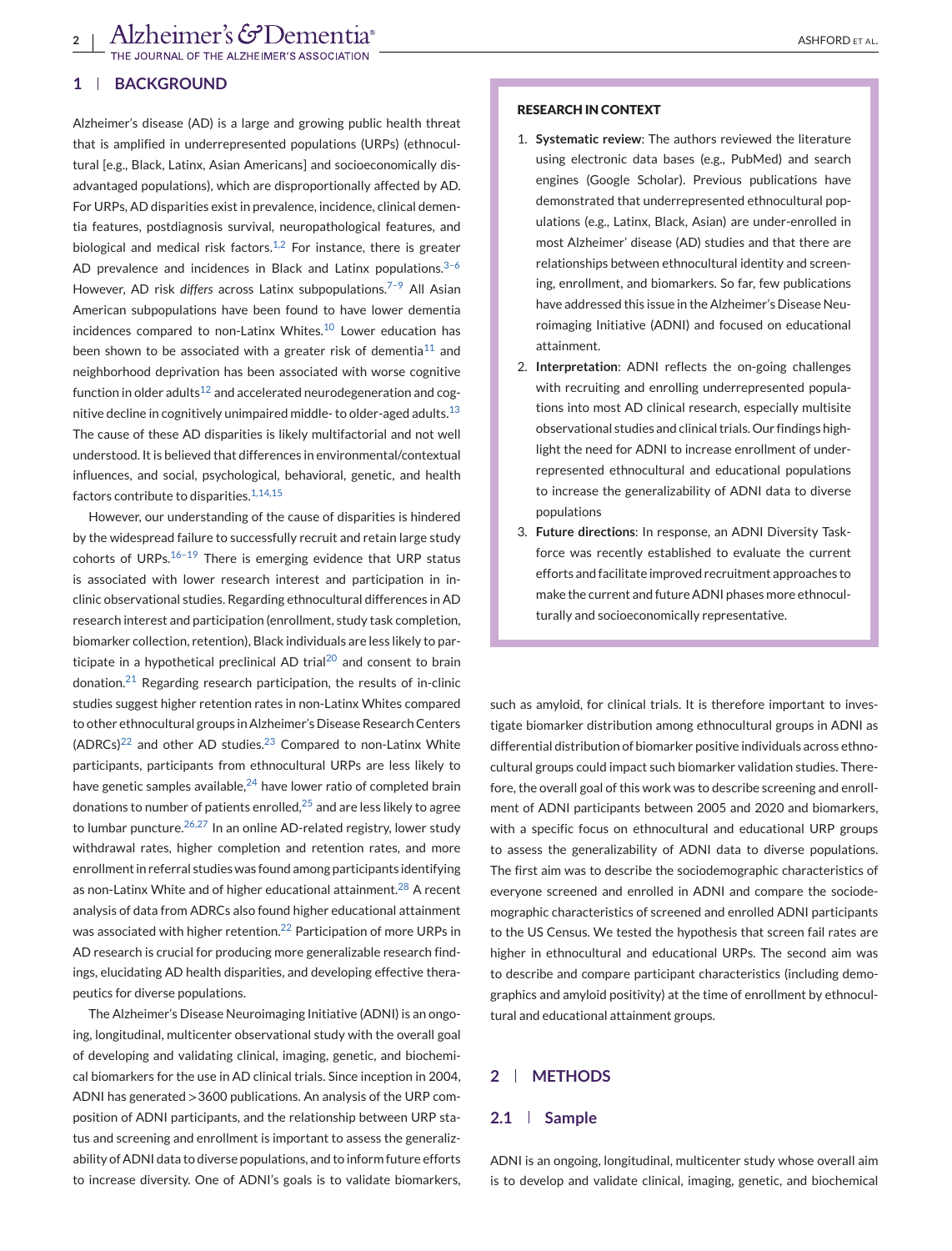biomarkers for use in AD clinical trials. Participants aged between 55 and 90 are recruited at >50 sites in the United States and Canada and undergo a series of initial and longitudinal assessments, including a clinical evaluation, neuropsychological tests, genetic testing, lumbar puncture, and magnetic resonance imaging and positron emission tomography (PET) scans. Participants are classified as cognitively unimpaired (CU) or as having mild cognitive impairment (MCI) or dementia due to AD. Some ADNI phases added subjective cognitive decline (SCD) as an additional baseline diagnostic group, and stratified MCI into early and late MCI. So far, there have been four phases of the ADNI study (1, GO, 2, and 3) and to the extent possible, participants were carried forward (also referred to as rolled over) from previous phases for continued monitoring, while new participants were added with each phase. This study focused on ADNI data across the four phases available by December 1, 2020 and included all unique individuals ever screened  $(N = 3739)$  and enrolled  $(N = 2286)$ .

#### **2.2 Screening metrics**

The following characteristics (age, sex at birth, ethnocultural identity, education), diagnostic groups (CU, MCI, AD), and ADNI cohort (1, GO, 2, 3) were collected during screening and were retrieved for this study. Participants were categorized as having failed or passed screening requirements. SCD were included in the CU diagnostic group. Early and late MCI were included in the MCI group.

# **2.3 Enrollment metrics**

Characteristics of all ever-enrolled participants were summarized, including ADNI phase at baseline, sociodemographic information (age, sex at birth, education in years, educational attainment groups, ethnocultural group), diagnosis group, family history of AD/dementia, biomarker data (apolipoprotein E *ε*4 carrier status, amyloid status). Age is presented as a continuous variable and the sex at birth variable differentiates between male and female. Education attainment was included as a proxy for socioeconomic status and is presented as continuous in years, as well as a two-level categorical variable  $(\leq 12)$ years, >12 years of education), and the ethnocultural group variable included Latinx, non-Latinx Black, non-Latinx Asian, and non-Latinx White. Among participants with amyloid PET or cerebrospinal fluid, amyloid positive status required any one of: Pittsburgh compound B standardized uptake value ratio (SUVR)  $> 1.43$  at any visit (only applies to ADNI-1), Florbetapir SUVR  $> 1.11$  at baseline, Florbetaben SUVR > 1.08 at baseline, or Roche CSF Abeta < 900 pg/ml at baseline; else participants were identified as amyloid negative. Diagnosis group included CU, MCI, and AD.

### **2.4 US Census**

The US Census data from the 2019 American Community Survey was used to determine nationally representative percentage estimates for the US population 60 years or older.<sup>[29](#page-10-0)</sup>

#### **2.5 Statistical analysis**

Summary characteristics of all ADNI participants who were ever screened, failed screening, and passed screening were tabulated (including frequencies, percentages for categorical variables and mean, standard deviation [SD] for continuous data). We assigned participants into five mutually exclusive ethnocultural groups: Hispanic/Latino (Latinx), not Hispanic/Latino Black or African American (non-Latinx Black), not Hispanic/Latino Asian (Non-Latinx Asian), not Hispanic/Latino Caucasian/White (non-Latinx White), and not Hispanic/Latino other racial group (Other). The "Other" group included participants who selfreported as American Indian, Alaska Native, Native Hawaiian/Pacific Islander, indicated more than one race, or refused to answer, each of which represented a relatively small sample size. We determined whether screened participants screen failed at equal rates between ethnocultural and education attainment groups using Pearson Chisquare test for categorical variables, Wilcoxon test for continuous variables among education attainment groups, and the Kruskal–Wallis test among ethnocultural groups. We also tested for the interaction of education and ethnicity on screening status (failed vs. passed) with logistic regression. Additionally, confidence intervals around the proportion of each ethnocultural group were used to compare the ADNI population to the US Census 60+ population by ethnoracial group. If appropriate, pairwise comparisons within groups were performed to determine whether there were any significant differences among ethnocultural groups. Odds ratios (ORs), 95% confidence intervals (CIs), and *P*-values were reported. All analyses were performed in R (version 4.0.4).<sup>[30](#page-10-0)</sup> Due to the exploratory nature of this analysis, no adjustments were made for multiple comparisons and results are reported using point estimates, 95% CI, and unadjusted *P*-values.

### **3 RESULTS**

# **3.1 Screening**

Since the start of ADNI a total of 3739 individuals have been screened. Characteristics by screening status (failed vs. passed) are compared in Table [1.](#page-3-0) Of all screened individuals, the average age was 72.6 years (SD = 8.0), 1902 (52%) were male, 146 (4%) were Latinx, 67 (2%) non-Latinx Asian, 196 (5%) non-Latinx Black, 3170 (87%) non-Latinx White, the average years of education was  $15.9$  (SD = 2.8), 580 (16%) had ≤12 years of education, and most had MCI (1852; 51%); 1378 (37%) failed screening. Compared to the US Census 2019 American Community Survey for adults 60+ (Table [2\)](#page-3-0), ADNI underrepresents Latinx ( $\Delta$ 5.2%), non-Latinx Black ( $\Delta$  = 4%), non-Latinx Asian ( $\Delta$  = 2.7%), and adults with education  $\leq$ 12 years ( $\Delta$  = 27.7%). There were significant differences in age in years (*P* < .001), years of education (*P* = .016), educational attainment group (*P* = .006), diagnosis group (*P* < .001), and original ADNI cohort (*P* < .001) between individuals who failed compared to those who did not fail. Individuals who failed screening were younger (71.65 [9.0] compared to 73.13 [7.4]) and had less education (15.75 [3.0] compared to 16.04 [2.75]) compared to those who did not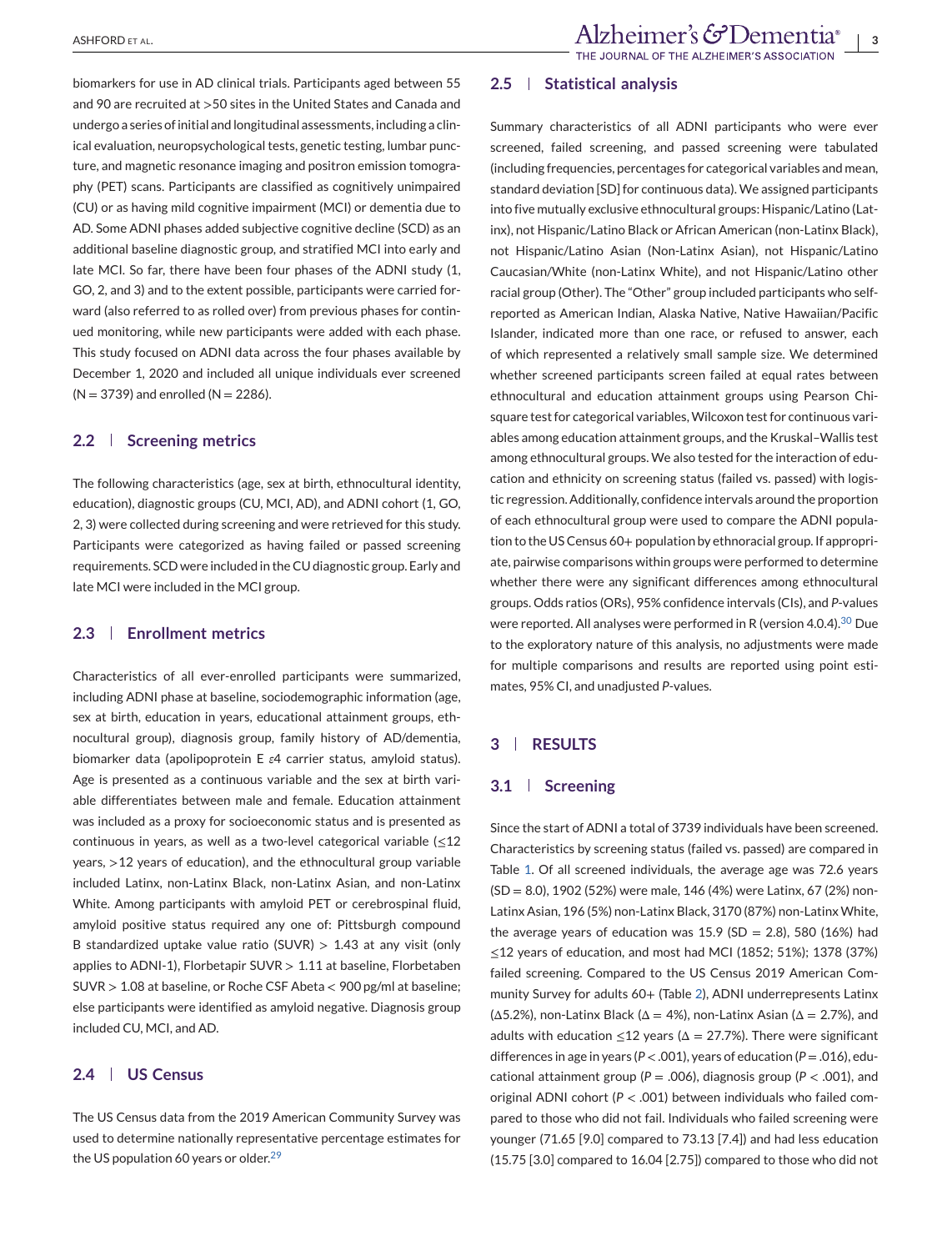# <span id="page-3-0"></span>**TABLE 1** Participant characteristics of everyone screened

|                                  | <b>Total screened</b><br>$(N = 3739)$<br>$n (\%)$ | <b>Failed screening</b><br>$(N = 1378)$<br>n (%) | <b>Passed screening</b><br>$(N = 2361)$<br>n (%) | P                      |
|----------------------------------|---------------------------------------------------|--------------------------------------------------|--------------------------------------------------|------------------------|
| Age in years <sup>a</sup>        | 72.6 (8.0)                                        | 71.7 (9.0)                                       | 73.1(7.4)                                        | $<$ 0.001 $\rm{c}$     |
| Sex at birth                     |                                                   |                                                  |                                                  | 0.122 <sup>d</sup>     |
| Female                           | 1756 (48%)                                        | 645 (50%)                                        | 1111 (47%)                                       |                        |
| Male                             | 1902 (52%)                                        | 652 (50%)                                        | 1250 (53%)                                       |                        |
| Ethnocultural group <sup>b</sup> |                                                   |                                                  |                                                  | 0.756 <sup>d</sup>     |
| Latinx                           | 146 (4%)                                          | 49 (4%)                                          | 97 (4%)                                          |                        |
| Non-Latinx Asian                 | 67 (2%)                                           | 20 (2%)                                          | 47 (2%)                                          |                        |
| Non-Latinx Black                 | 196 (5%)                                          | 72 (6%)                                          | 124 (5%)                                         |                        |
| Non-Latinx White                 | 3170 (87%)                                        | 1113 (87%)                                       | 2057 (87%)                                       |                        |
| Other                            | 62 (2%)                                           | 26 (2%)                                          | 36(2%)                                           |                        |
| Education (years) <sup>a</sup>   | 15.9(2.8)                                         | 15.7(3.0)                                        | 16.0(2.7)                                        | 0.016c                 |
| Educational attainment group     |                                                   |                                                  |                                                  | 0.006 <sup>d</sup>     |
| $<$ 12                           | 580 (16%)                                         | 233 (18%)                                        | 347 (15%)                                        |                        |
| >2                               | 3064 (84%)                                        | 1050 (82%)                                       | 2014 (85%)                                       |                        |
| Diagnosis group                  |                                                   |                                                  |                                                  |                        |
| CU                               | 1852 (51%)                                        | 752 (60%)                                        | 1100 (47%)                                       | $<$ 0.001 <sup>d</sup> |
| <b>MCI</b>                       | 1171 (32%)                                        | 319 (25%)                                        | 852 (36%)                                        |                        |
| <b>AD</b>                        | 592 (16%)                                         | 184 (15%)                                        | 408 (17%)                                        |                        |
| Original ADNI cohort             |                                                   |                                                  |                                                  |                        |
| ADNI-1                           | 1274 (34%)                                        | 452 (33%)                                        | 822 (35%)                                        | $<$ 0.001 <sup>d</sup> |
| ADNI-GO                          | 377 (10%)                                         | 234 (17%)                                        | 143 (6%)                                         |                        |
| ADNI-2                           | 1232 (33%)                                        | 409 (30%)                                        | 823 (35%)                                        |                        |
| ADNI-3                           | 856 (23%)                                         | 283 (21%)                                        | 573 (24%)                                        |                        |

<sup>a</sup>Mean (standard deviation) for continuous variables. N is the number of non-missing values.

bP-values are derived from tests excluding the Others' ethnocultural level.

cWilcoxon test. d Pearson test.

Abbreviations: AD, Alzheimer's disease; ADNI, Alzheimer's Disease Neuroimaging Initiative; CU, cognitively unimpaired; MCI, mild cognitive impairment.

#### **TABLE 2** ADNI enrolled participants compared to the US Census 2019 American Community Survey

|                              | <b>US Census</b> | <b>ADNI</b> screened<br>$N = 3739$ | <b>ADNI</b> enrolled<br>$N = 2286$ |
|------------------------------|------------------|------------------------------------|------------------------------------|
| Ethnocultural group          |                  |                                    |                                    |
| Latinx                       | 9.2%             | 146 (3%-5%)                        | 88 (3%-5%)                         |
| Asian                        | 4.7%             | 67 (1%-2%)                         | 46 (1%-3%)                         |
| <b>Black</b>                 | 10.0%            | 196 (5%-6%)                        | 114 (4%-6%)                        |
| White                        | 74.6%            | 3170 (84%-86%)                     | 2003 (86%-89%)                     |
| Other                        | 4.1%             | $62(1\% - 2\%)$                    | $35(1\% - 2\%)$                    |
| Educational attainment group |                  |                                    |                                    |
| $\leq$ = 12                  | 43.7%            | 580 (14%-17%)                      | 339 (13%-16%)                      |
| $>12$                        | 56.3%            | 3064 (81%-83%)                     | 1947 (84%-87%)                     |

*Note*: For ADNI screened and enrolled, the number per group and 95% confidence interval for proportion are shown. Abbreviation: ADNI, Alzheimer's Disease Neuroimaging Initiative.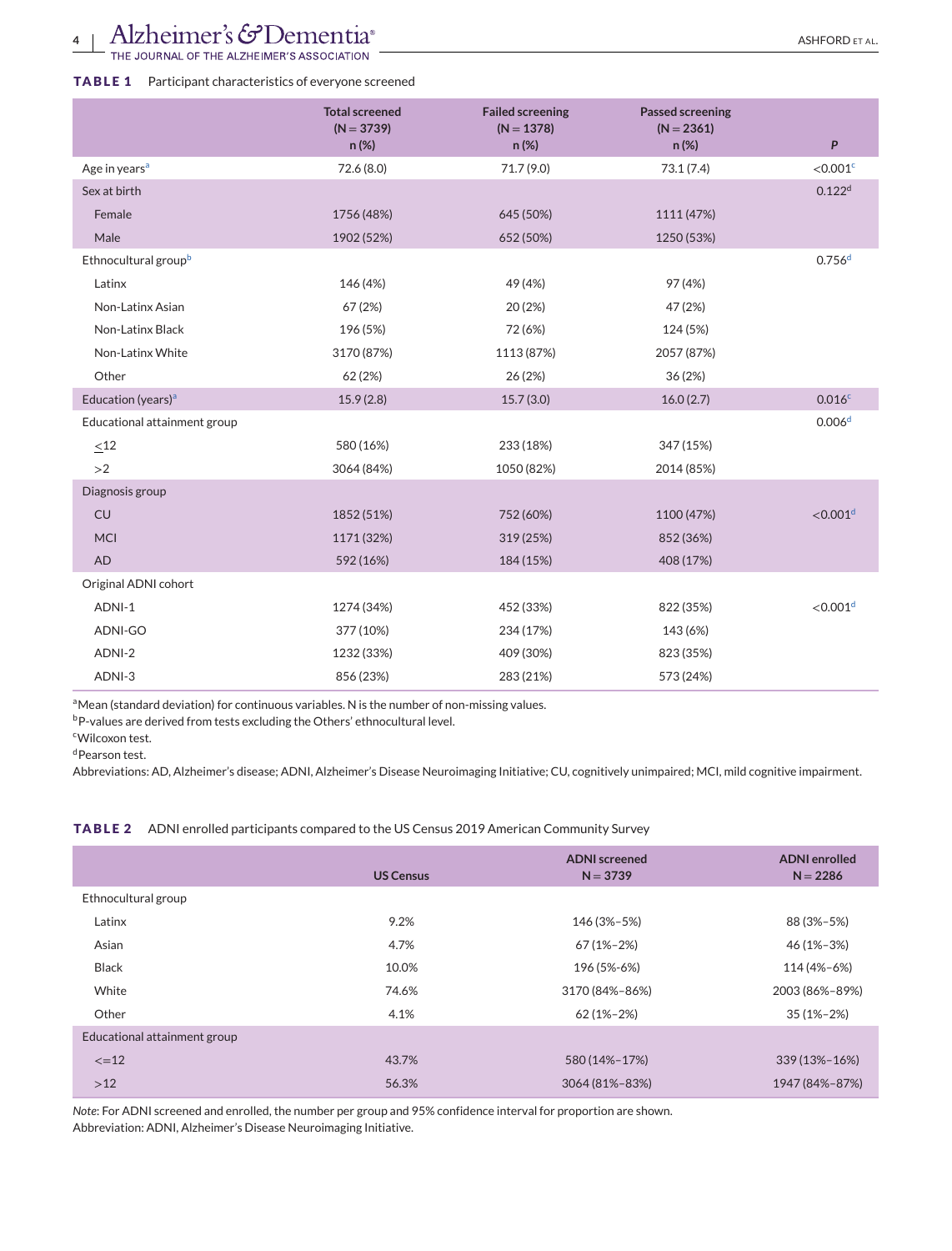fail screening. There was no significant difference in screen fail rate between non-URP and URP participants  $(P = 0.92, C1 = -0.05, 0.04)$ . We found no significant effect of the interaction between education and ethnicity on screening status ( $OR = 0.61$ ,  $CI = 0.27$ , 1.39). Individuals with education ≤12 years failed screening at a significantly higher rate (0.4) compared to individuals with an education  $>12$  years (0.34)  $(P = 0.01, C1 = 0.01, 0.10).$ 

#### **3.2 Enrollment**

#### 3.2.1 Enrolled sample characteristics

Of all enrolled participants ( $N = 2286$ ), the mean age was 73.2 years, 1214 (53%) were male, 1947 (85%) had >12 years of education, 88 (4%) were Latinx, 46 (2%) were non-Latinx Asian, 114 (5%) were non-Latinx Black, and 2003 (88%) were non-Latinx White (and 35 Others). Compared to the US Census 2019 American Community Survey for adults 60+ (Table [2\)](#page-3-0), ADNI enrollment underrepresents Latinx  $(\Delta = 5.1\%)$ , non-Latinx Black ( $\Delta = 4.7\%$ ), non-Latinx Asian ( $\Delta = 2.6\%$ ), and adults with education  $\leq 12$  years ( $\Delta = 28.7$ %). Sociodemographic, diagnostic, and biomarker characteristics are shown by ethnocultural groups (Table [3\)](#page-5-0) and by educational attainment groups (Table [4\)](#page-6-0). There were significant differences between ethnocultural groups in age in years, sex at birth, education attainment group, education in years, diagnosis group, and original ADNI protocol, as well as amyloid positivity status. There were also significant differences between educational attainment groups, age in years, sex at birth, diagnosis group, original ADNI cohort, and amyloid positivity status. We used multivariable regression analysis to test whether the statistically significant differences due to ethnocultural and education attainment groups on rates of amyloid positivity still existed after adjusting for age, sex, diagnosis group, and educational attainment or ethnocultural group, respectively (Table [5\)](#page-7-0). Identifying as non-Latinx Asian was associated with having 64% reduced odds of being amyloid positive than non-Latinx White participants ( $P = 0.014$ ). Additionally, identifying as Latinx was associated with having 46% reduced odds of being amyloid positive than non-Latinx White participants ( $P = .031$ ). There were no statistically significant associations with educational attainment groups.

# **4 DISCUSSION**

The first main finding was that individuals identifying as ethnocultural and especially educational URPs are underrepresented among the screened and enrolled participants compared to the US Census. The second main finding was that lower education was associated with a higher screen fail rate. The third main finding was that after adjusting for age, sex at birth, education, and diagnosis, non-Latinx Asian and Latinx participants were less likely to be amyloid positive compared to non-Latinx White participants.

# **4.1 Screening and enrollment of ethnocultural populations**

Our first major finding was that only 11% of screened and enrolled participants identified as Latinx, non-Latinx Black, or non-Latinx-Asian. In contrast, the US Census reports 28% non-Whites aged 60+. This was expected, as despite strong efforts and initiatives and overall advancement in novel initiatives to improve outreach and recruitment of participant volunteers, ethnocultural URPs remain underrepresented in AD research.<sup>[16–19,31](#page-10-0)</sup> Trial recruitment is often described as being one of the most prominent barriers to advancing our understanding of AD  $interventions<sup>18</sup>$  $interventions<sup>18</sup>$  $interventions<sup>18</sup>$  as it requires significant time, research and administrative personnel, and sufficient funds. Past studies show that recruitment of URPs is even more challenging due to population-specific barriers and facilitators of research participation. For example, common barriers include mistrust and fear (e.g., due to previous exploitation), stigma, racism, and competing demands and common facilitators include culturally tailored study designs, rapport, benefits to participation, altruism, education, and endorsement from the family regarding study participation.<sup>[17,32](#page-10-0)</sup> To improve enrollment and retention of ethnocultural URPs, it is important to better understand and address these barriers and facilitators.

# **4.2 Screening and enrollment by educational attainment**

Only 16% of the screened and 15% of the enrolled participants indicated having ≤12 years of education, which substantially underrepresents this group of participants compared to adults aged 60+ from the 2019 US Census American Community Survey (44%).<sup>[29](#page-10-0)</sup> Participants with lower education were even more underrepresented than ethnocultural URPs. As expected, ADNI participants from all ethnocultural populations were highly educated, ranging between 15.7 and 17.26 years of education, which is consistent with other AD-related cohorts.[33](#page-10-0)

## **4.3 Screen fails of ethnocultural populations**

Contrary to hypothesis, our analyses did not show statistically significant differences in screen fail rates among ethnocultural URPs compared to non-Latinx White participants; however, these results will need to be interpreted with caution due to the small sample size. We expected that screen fails would be high among underrepresented ethnocultural groups due to higher incidence of medical comorbidities in  $URPs<sub>1</sub><sup>34-37</sup>$  which are likely a byproduct of disparities in social determinants of health among URPs. Based on these findings, differences in screen fail rates and dropout do not appear to account for less ethnocultural diversity in ADNI. Potential explanations might be that ethnocultural URPs were not approached with the current recruitment strategies and/or that ethnocultural URPs were approached but did not advance past the prescreening process.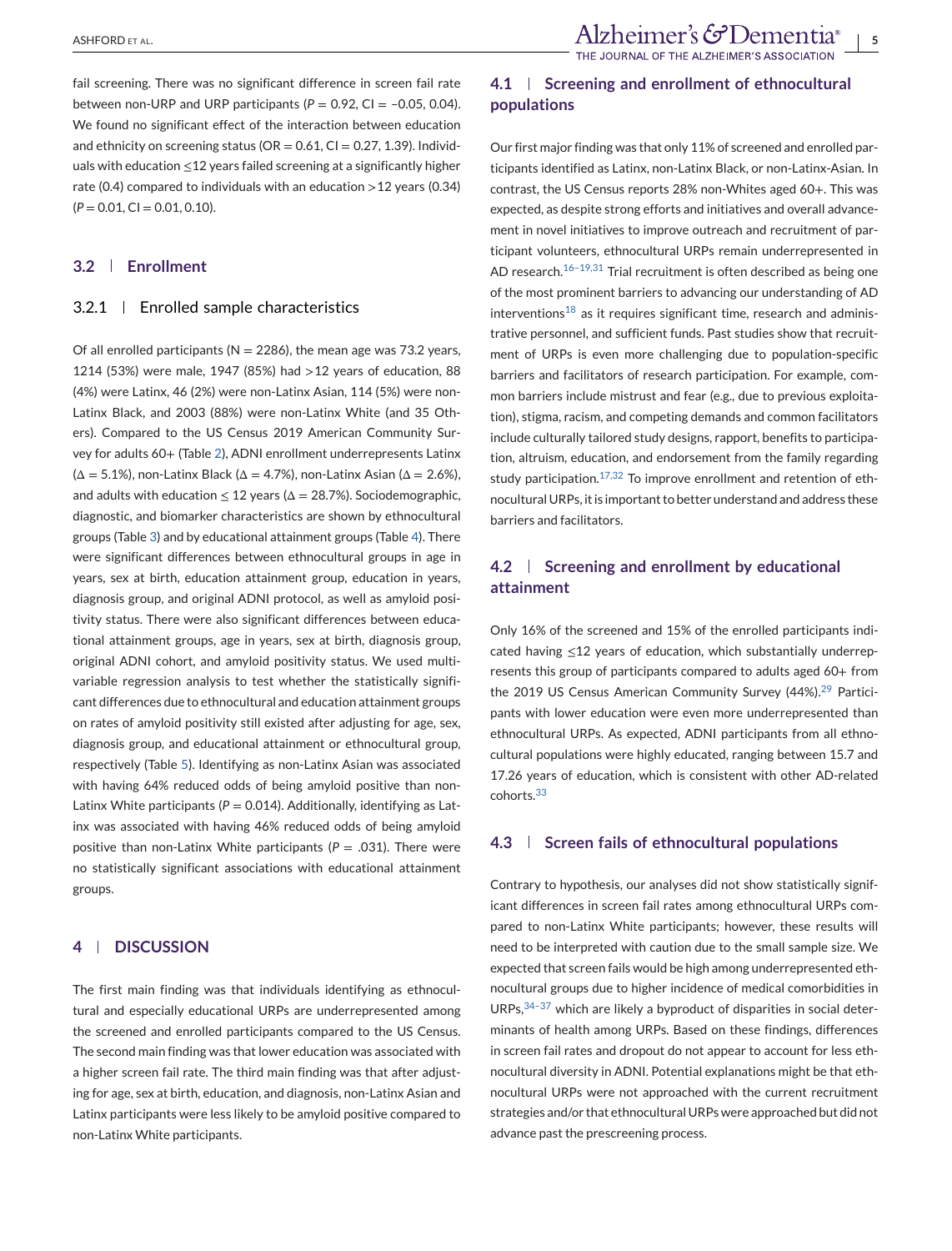#### <span id="page-5-0"></span>**TABLE 3** Participant characteristics at time of enrollment by ethnocultural groups

|                               | <b>Total</b><br>$N = 2286$<br>n(%) | Latinx<br>$N = 88$<br>n(%) | Non-Latinx<br>Asian<br>$N = 46$<br>n(%) | <b>Non-Latinx</b><br><b>Black</b><br>$N = 114$<br>n (%) | Non-Latinx<br>White<br>$N = 2003$<br>n(%) | <b>Others</b><br>$N = 35$<br>n(%) | P                    |
|-------------------------------|------------------------------------|----------------------------|-----------------------------------------|---------------------------------------------------------|-------------------------------------------|-----------------------------------|----------------------|
| Age in years <sup>a</sup>     | 73.21 (7.22)                       | 70.23 (7.51)               | 73.93 (8.06)                            | 71.45 (7.37)                                            | 73.46 (7.13)                              | 71.13 (7.40)                      | < 0.001 <sup>b</sup> |
| Sex at birth                  |                                    |                            |                                         |                                                         |                                           |                                   | $<$ 0.001 $\text{C}$ |
| Male                          | 1214 (53%)                         | 36 (41%)                   | 24 (52%)                                | 41 (36%)                                                | 1101 (55%)                                | 12 (34%)                          |                      |
| Female                        | 1072 (47%)                         | 52 (59%)                   | 22 (48%)                                | 73 (64%)                                                | 902 (45%)                                 | 23 (66%)                          |                      |
| Education <sup>a</sup>        | 16.05 (2.76)                       | 15.25 (3.25)               | 17.26 (2.14)                            | 15.17 (2.94)                                            | 16.09 (2.72)                              | 16.51 (2.80)                      | < 0.001 <sup>b</sup> |
| Education attainment group    |                                    |                            |                                         |                                                         |                                           |                                   | 0.013 <sup>c</sup>   |
| $<$ 12 years                  | 339 (15%)                          | 17 (19%)                   | 1(2%)                                   | 24 (21%)                                                | 292 (15%)                                 | 5(14%)                            |                      |
| $>12$ years                   | 1947 (85%)                         | 71 (81%)                   | 45 (98%)                                | 90 (79%)                                                | 1711 (85%)                                | 30 (86%)                          |                      |
| Diagnosis group               |                                    |                            |                                         |                                                         |                                           |                                   | 0.033c               |
| Cognitively unimpaired        | 831 (36%)                          | 35 (40%)                   | 19 (41%)                                | 58 (51%)                                                | 707 (35%)                                 | 12 (34%)                          |                      |
| Mild cognitive impairment     | 1056 (46%)                         | 39 (44%)                   | 17 (37%)                                | 39 (34%)                                                | 944 (47%)                                 | 17 (49%)                          |                      |
| Alzheimer's disease           | 399 (17%)                          | 14 (16%)                   | 10 (22%)                                | 17 (15%)                                                | 352 (18%)                                 | 6(17%)                            |                      |
| Family history of AD/dementia |                                    |                            |                                         |                                                         |                                           |                                   | 0.427c               |
| No                            | 833 (41%)                          | 27 (36%)                   | 17 (42%)                                | 44 (48%)                                                | 731 (41%)                                 | 14 (45%)                          |                      |
| Yes                           | 1198 (59%)                         | 49 (64%)                   | 23 (57%)                                | 48 (52%)                                                | 1061 (59%)                                | 17 (55%)                          |                      |
| Original ADNI cohort          |                                    |                            |                                         |                                                         |                                           |                                   | 0.005 <sup>c</sup>   |
| ADNI-1                        | 819 (36%)                          | 19 (22%)                   | 14 (30%)                                | 38 (33%)                                                | 740 (37%)                                 | 8 (23%)                           |                      |
| ADNI-GO                       | 131 (6%)                           | 8 (9%)                     | 1(2%)                                   | 4(4%)                                                   | 113 (6%)                                  | 5(14%)                            |                      |
| ADNI-2                        | 790 (35%)                          | 31 (35%)                   | 14 (30%)                                | 34 (30%)                                                | 696 (35%)                                 | 15 (43%)                          |                      |
| ADNI-3                        | 546 (24%)                          | 30 (34%)                   | 17 (37%)                                | 38 (33%)                                                | 454 (23%)                                 | 7(20%)                            |                      |
| Amyloid                       |                                    |                            |                                         |                                                         |                                           |                                   |                      |
| $A\beta +$                    | 372 (21%)                          | 24 (34%)                   | 12 (38%)                                | 21 (25%)                                                | 312 (20%)                                 | 3(11%)                            | 0.002 <sup>c</sup>   |
| $A\beta-$                     | 1425 (79%)                         | 47 (66%)                   | 20 (62%)                                | 64 (75%)                                                | 1270 (80%)                                | 24 (89%)                          |                      |

Abbreviations: A*β*, amyloid beta; AD, Alzheimer's disease; ADNI, Alzheimer's Disease Neuroimaging Initiative.

aMean (standard deviation) for continuous variables. N is the number of non-missing values. P-values are derived from tests excluding the Others' ethnocultural level.

bTests used: Wilcoxon test.

cPearson test.

#### **4.4 Screen fails by educational attainment**

As hypothesized, we found that individuals with education  $\leq 12$ years failed screening at a higher rate compared to individuals with education >12 years. These results are consistent with previous findings.[36,38](#page-10-0) There is evidence that participants deemed as eligible in randomized clinical trials tend to be better educated, compared to ineligible participants. $36$  One reason may be that individuals with lower educational attainment are less likely to be eligible due to the greater presence of health issues compared to more highly educated adults.<sup>[38](#page-10-0)</sup> Individuals with lower education might have more comorbidities due to disparities in social determinants of health. The inclusion of individuals with lower education might be particularly important in AD prevention trials when considering the potential protective effect of education<sup>[39](#page-10-0)</sup> on AD. These findings highlight the importance of targeted recruitment and engagement strategies for individuals from lower educational attainment backgrounds specifically.

Although this analysis focused on ethnocultural groups and education attainment, we interestingly also found that individuals who failed screening were younger and a higher proportion of individuals who screen failed were CU and screened in ADNI-GO compared to those who did not fail. This is likely because certain ADNI phases restricted eligibility to certain diagnostic groups. For example, ADNI-GO enrolled only individuals with early MCI. However, this is an interesting avenue for further investigation.

# **4.5 Amyloid status**

We found that even after accounting for age, sex at birth, diagnosis, and education, there were associations between ethnocultural populations and amyloid status. Specifically, non-Latinx Asians and Latinx participants were less likely to be amyloid positive. These results must be interpreted with caution due the small and unrepresentative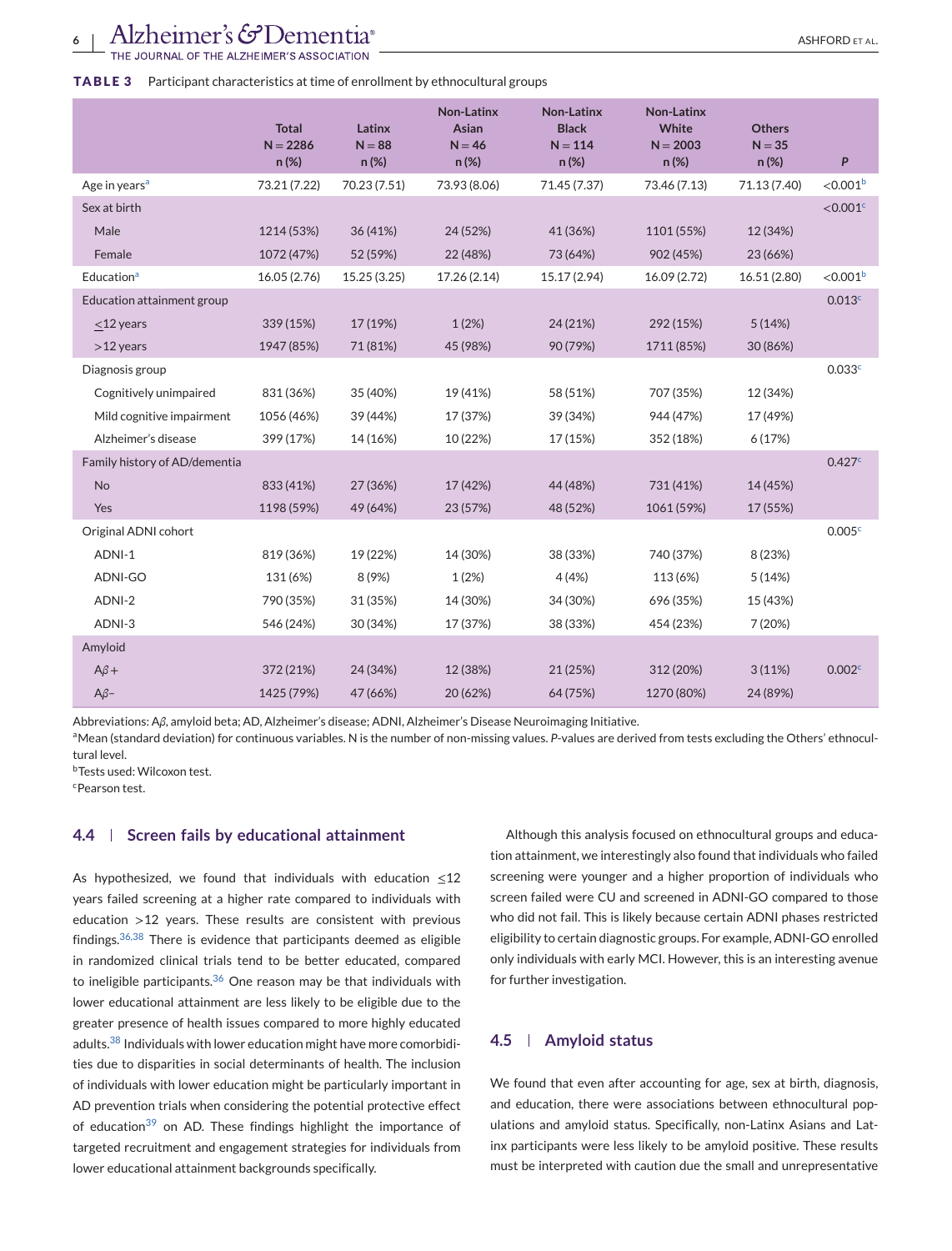#### <span id="page-6-0"></span>**TABLE 4** Participant characteristics at time of enrollment by educational attainment

|                                  | Educational attainment $\leq$ 12 years<br>$N = 339$<br>n (%) | Educational attainment > 12 years<br>$N = 1947$<br>$n (\%)$ | P                      |
|----------------------------------|--------------------------------------------------------------|-------------------------------------------------------------|------------------------|
| Age in years <sup>a</sup>        | 74.32 (7.08)                                                 | 73.02 (7.22)                                                | 0.005c                 |
| Sex at birth                     |                                                              |                                                             | 0.001 <sup>d</sup>     |
| Male                             | 153 (45%)                                                    | 1061 (54%)                                                  |                        |
| Female                           | 186 (55%)                                                    | 886 (46%)                                                   |                        |
| Ethnocultural group <sup>b</sup> |                                                              |                                                             | 0.013 <sup>d</sup>     |
| Latinx                           | 17 (5%)                                                      | 71 (4%)                                                     |                        |
| Non-Latinx Asian                 | 1(0%)                                                        | 45 (2%)                                                     |                        |
| Non-Latinx Black                 | 24 (7%)                                                      | 90 (5%)                                                     |                        |
| Non-Latinx White                 | 292 (86%)                                                    | 1711 (88%)                                                  |                        |
| Others                           | 5(1%)                                                        | 30(2%)                                                      |                        |
| Diagnosis group                  |                                                              |                                                             | $<$ 0.001 <sup>d</sup> |
| Cognitively unimpaired           | 75 (22%)                                                     | 756 (39%)                                                   |                        |
| Mild cognitive impairment        | 172 (51%)                                                    | 884 (45%)                                                   |                        |
| Alzheimer's disease              | 92 (27%)                                                     | 307 (16%)                                                   |                        |
| Family history of<br>AD/dementia |                                                              |                                                             | $<$ 0.001 <sup>d</sup> |
| No                               | 165 (53%)                                                    | 668 (39%)                                                   |                        |
| Yes                              | 145 (47%)                                                    | 1053 (61%)                                                  |                        |
| Original cohort                  |                                                              |                                                             | < 0.001 <sup>d</sup>   |
| ADNI-1                           | 162 (48%)                                                    | 657 (34%)                                                   |                        |
| <b>ADNI-GO</b>                   | 19 (6%)                                                      | 112 (6%)                                                    |                        |
| ADNI-2                           | 109 (32%)                                                    | 681 (35%)                                                   |                        |
| ADNI-3                           | 49 (14%)                                                     | 497 (26%)                                                   |                        |
| Amyloid                          |                                                              |                                                             | 0.009 <sup>d</sup>     |
| $A\beta +$                       | 204 (86%)                                                    | 1221 (78%)                                                  |                        |
| $A\beta-$                        | 34 (14%)                                                     | 338 (22%)                                                   |                        |

Abbreviations: A*β*, amyloid beta; AD, Alzheimer's disease; ADNI, Alzheimer's Disease Neuroimaging Initiative.

aMean (standard deviation) for continuous variables. N is the number of non-missing values.

<sup>b</sup>*P*-values are derived from tests excluding the Others' ethnocultural level.

cTests used: Wilcoxon test.

dPearson test.

sample of ADNI. However, these results are consistent with previous research that found lower rates of amyloid positivity in aging minor-ity cohorts (including Latinx and Asian participants).<sup>[40](#page-10-0)</sup> However, these findings do not necessarily represent true shared biology or genetic make-up in this population. These findings stand in contrast to the overall increased risk of AD in the Latinx population<sup>[3,5](#page-9-0)</sup> even though the risk differs across Latino ethnic groups.<sup> $7-9$ </sup> Recent research found that Latinx individuals were more likely to have clinicopathologically defined cerebrovascular disease contributing to their dementia than non-Latinx White individuals, $41$  which might be a potential explanation for lower rates of AD biomarkers despite an increased AD risk. The higher incidence of cerebrovascular disease among Latinx individuals might be due to social determinants of health that place them at greater risk for developing this pathology. This is a complex issue that needs to be explored further.

#### **4.6 ADNI Diversity Taskforce**

In response to the lack of diversity, an ADNI Diversity Taskforce was recently established to evaluate the current efforts and facilitate improved recruitment approaches to make the current and future ADNI phases more ethnoculturally representative. Some of the current accomplishments of the taskforce include:

- ∙ Establishment, funding, and support of 12 Diversity Recruitment Hubs for ADNI-3
- ∙ Changes to ADNI protocol to facilitate research participation (e.g., optional lumbar puncture and sharing of amyloid PET results)
- ∙ Hiring of an advertising agency that creates intensive, culturally tailored digital and print media marketing campaigns
- ∙ Development of a REDCap database to capture performance metrics of outreach efforts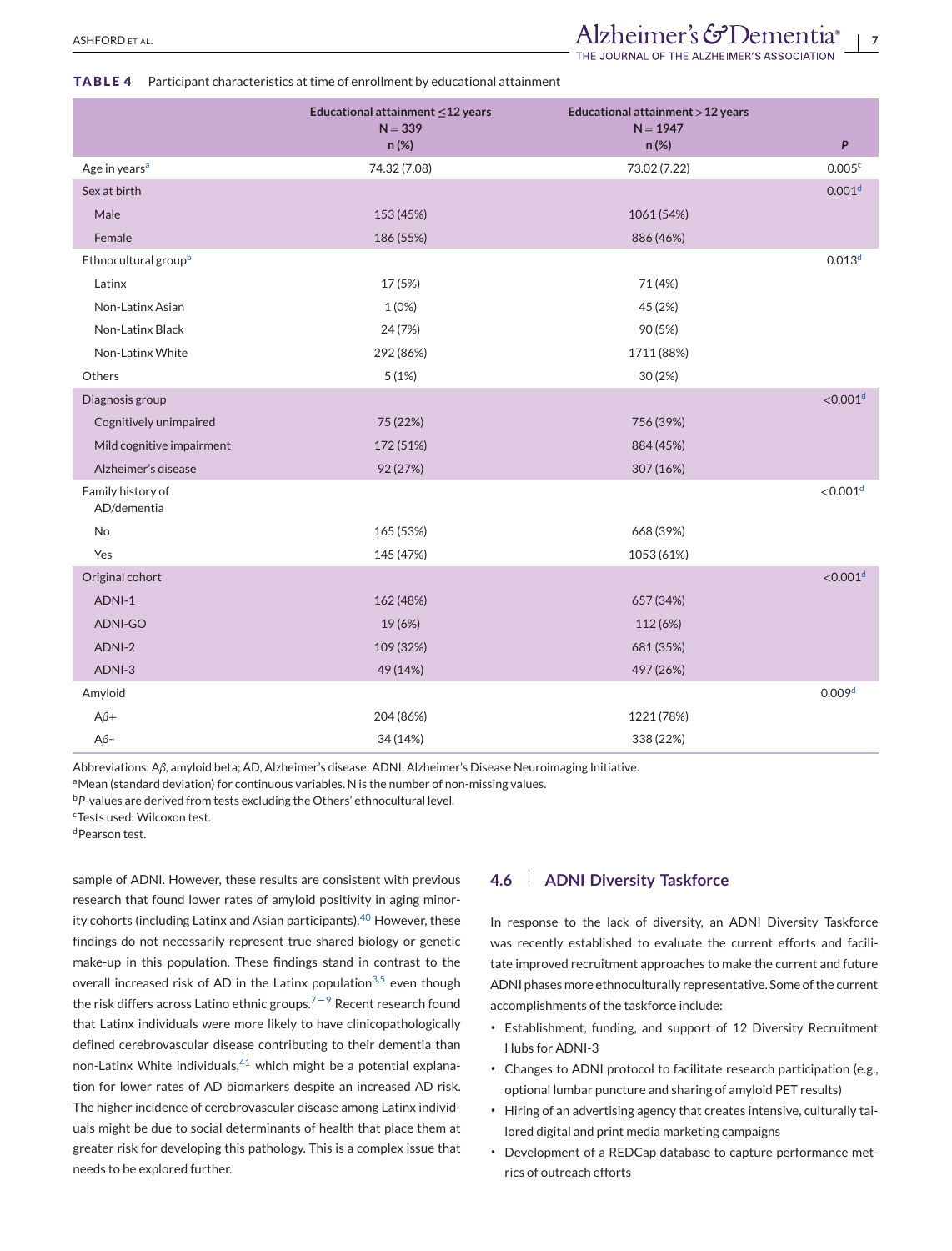<span id="page-7-0"></span>**TABLE 5** Association between sociodemographic characteristics and amyloid positivity status

|                                           | Amyloid positivity status (ref. level:<br>negative) |                |         |
|-------------------------------------------|-----------------------------------------------------|----------------|---------|
| <b>Predictor level</b>                    | Odds<br>ratio                                       | 95% CI         | P       |
| Ethnocultural group<br>(non-Latinx White) | 1.000                                               |                |         |
| <b>Latinx</b>                             | 0.544                                               | [0.313, 0.947] | 0.031   |
| Non-Latinx Asian                          | 0.359                                               | [0.159, 0.812] | 0.014   |
| Non-Latinx Black                          | 1.074                                               | [0.627, 1.839] | 0.796   |
| Age (years)                               | 1.049                                               | [1.030, 1.068] | < 0.001 |
| Male                                      | 1.01                                                | [0.786, 1.298] | 0.936   |
| $>12$ years of education                  | 0.787                                               | [0.523, 1.185] | 0.252   |
| Diagnosis group (dementia)                | 1.000                                               |                |         |
| Cognitively unimpaired                    | 0.092                                               | [0.052, 0.163] | < 0.001 |
| Mild cognitive<br>impairment              | 0.3                                                 | [0.169, 0.535] | < 0.001 |

*Note*: This section excludes the Others' ethnocultural groups due to low sample sizes in groups.

Abbreviation: CI, confidence interval.

### **4.7 Limitations**

Because the sample sizes of underrepresented ethnocultural and educational attainment populations are small, interpretations of the findings should be made with caution. Further, due to small sample sizes in other ethnocultural populations (including multiple races, American Indian or Alaskan Native, and Native Hawaiian or Other Pacific Islander) we were not able to analyze these ethnocultural groups in detail. We were also not able to compare screen fail reasons due to small numbers of screen fails in underrepresented populations. A better understanding of how and which screen fail reasons affect the eligibility and inclusion of URPs is crucial to increase the external validity of future studies and ADNI. It would be important to closely monitor screen fail reasons in underrepresented populations in future ADNI phases. This analysis was limited to the data collected in the ADNI protocols. For example, ADNI does not delineate beyond the above listed ethnocultural population, which leads to the homogenization of otherwise heterogeneous populations, especially in the Asian and Latinx populations. A limitation of the ADNI recruitment and enrollment is that Spanish language testing over the entire study is only offered at a limited number of sites, and therefore is not truly representative of the US Census data. Further, the result for years of educational attainment variable must be considered with caution, as information about other aspects of education, for example, quality of education and adult literacy status, are missing. In addition, we were not able to investigate the influence of other sociocultural factors (e.g., immigration status, language, discrimination, location, income) on study screening and enrollment. The cognitive measure used as part of the classification of ADNI participants into diagnostic groups (CU, MCI, AD) did not include demographically adjusted norms that account for ethnocultural status

(e.g., the Logical Memory Test - Delayed Paragraph Recall Paragraph A

used only education adjusted cut-offs). This is an important limitation of the current study and a high priority future direction for ADNI to use the best available tests and normative data to provide an evidence based, culturally responsive approach to the diagnostic classification of ethnoculturally diverse participants. $42,43$  Future investigation will also look at participant drop-out within ADNI and between ADNI phases.

# **5 CONCLUSION**

In conclusion, this study shows that so far ADNI has mostly recruited and enrolled highly educated non-Latinx White older adults. This indicates that ADNI reflects the general recruitment and enrollment biases present in most AD clinical research and suggests that ADNI findings may not be entirely generalizable to diverse populations including those of ethnocultural diversity and of low education. This highlights the need for tailored enrollment and engagement strategies for URPs, which the newly established ADNI Diversity Taskforce aims to achieve.

#### **ACKNOWLEDGMENT**

The authors appreciate the entire ADNI staff and all ADNI participants.

#### **CONFLICTS OF INTEREST**

Dr. Ashford and Mr. Coker and declare no potential conflicts of interest. Dr. Raman has received grants from the National Institutes of Health, Alzheimer's Association, Eli Lilly, and Eisai. Dr. Raman serves as the Vice-Chair of the Alzheimer's Association San Diego/Imperial Chapter Board on a volunteer basis. Mr. Miller has received support from the National Institutes of Health and Eisai. These payments were made to his institution. Dr. Donohue declares that payments were made to his institution from all of the following grants: R01AG053798, U24AG057437, R01AG068324, R01AG061848, R01AG054029, R01AG063689, R01AG058468, U01AG057195, H8A-MC-LZAZ/ADC-040-A4 (ELI LILLY & CO.), R01AG047992, R61HD100973, U19AG024904. He has served on scientific advisory boards for Biogen, Eli Lilly, and Neurotrack; and has consulted for Roche. All payments were made to him. Dr. Donohue also received honorarium from University of Minnesota for a lecture. All travel to meetings was supported by NIH grants to his institution. He received payment from University of California San Diego for participating on a DSMB. His spouse is a full-time employee of Janssen. Dr. Okonkwo receives grant support from NIH for the present manuscript and attending meetings and/or travel. He is on the INS Board of Directors (Treasurer). M. Rivera Mindt declares all payments to institution: Ongoing Research NIH/NIGMS SC3GM141996 (PI: D. Byrd) Project Title: Health Disparities in Alzheimer's Disease: Intergenerational and Sociocultural Contributors to Dementia Literacy in Immigrant Latinx Families. This study will examine dementia literacy levels and the influence of generation status and sociocultural factors in Latinx immigrant family dyads. Role: Co-Investigator Total Award: \$346,500 NIH/NIA R13 AG071313-01 (MPIs: M. Rivera Mindt, R. Turner-II, M. Carrillo) 01/15/21 – 12/31/24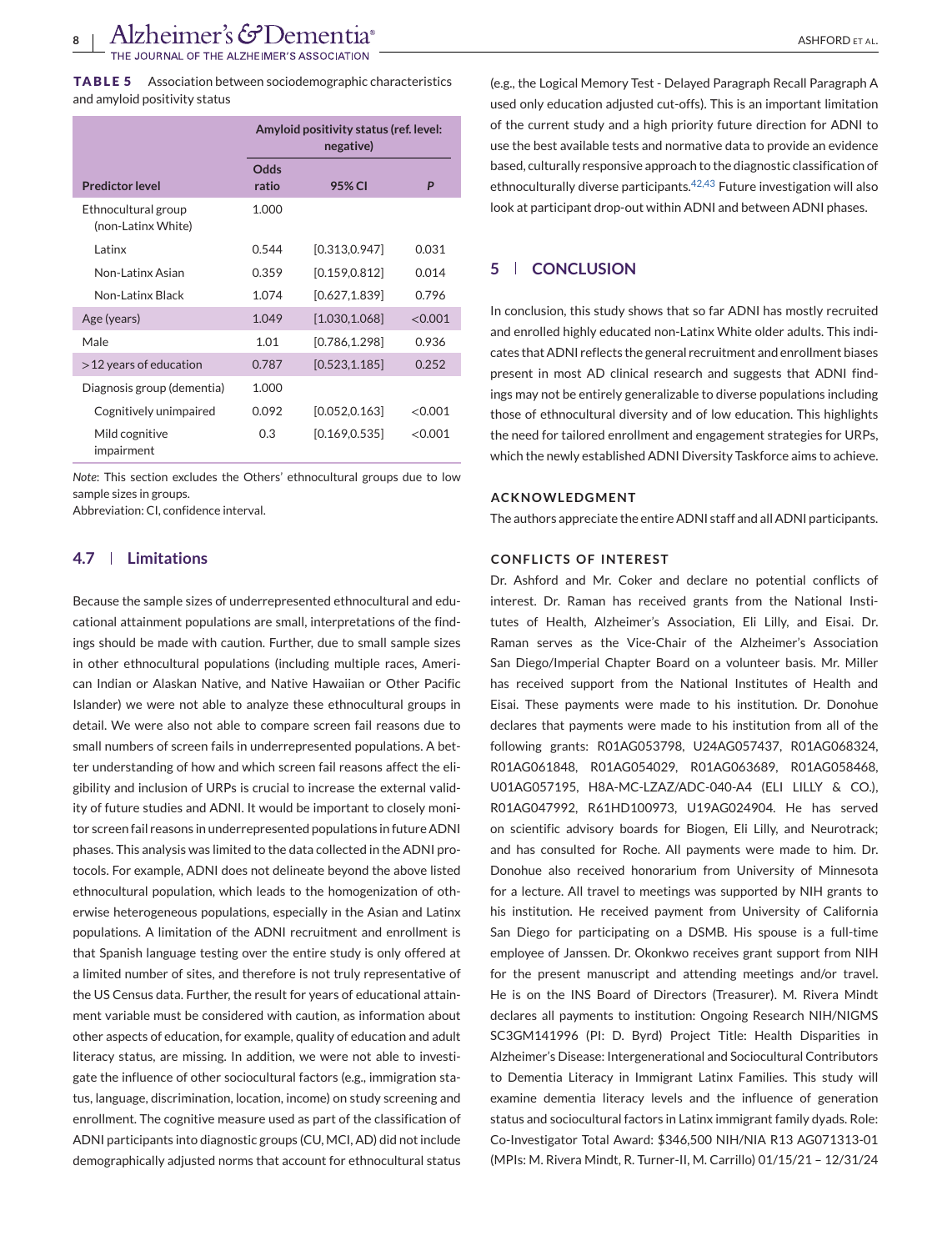Project Title: Black Male Brain Reserve, Resilience & Alzheimer's Disease: Life Course Perspectives This three-year conference series will advance health disparities and cognitive aging research via focused and collaborative attention on increasing representation and engagement of Black males in ADRD research. Role: Co-Principal Investigator Total Award: ≈\$162,000 Genentech Health Equity Innovations 2020 Fund G-89294 01/01/21–12/31/24 (MPIs: M. Rivera Mindt, R. Nosheny & C. Hill) Project Title: Digital Engagement of Black/African American Older Adults in Alzheimer's Disease Clinical Research Using the Brain Health Registry The goal of this project is to improve participation of Black/African American older adults in Alzheimer's Disease research using novel, innovative communityengaged research techniques. Role: Co-Principal investigator Total Award: \$749,500 NIH/NIA R01AG065110 - 01A1 (PI: M. Rivera Mindt) 09/15/20-08/31/25 Project Title: Study of Aging Latinas/os for Understanding Dementia in HIV (S.A.L.U.D.) This is a longitudinal observational study of dementia rate and genetic, neuromedical, and sociocultural risk factors for dementia and changes in brain integrity in older HIV- & HIV+ Latinx adults. Role: Principal investigator Total Award: ≈\$3,329,120 NIH/NIA 5U19AG024904-14 (PI: M. Weiner) 07/15/20-07/30/22 Project Title: Alzheimer's Disease Neuroimaging Initiative (ADNI) The goal of ADNI is to discover, standardize, and validate biomarkers for AD treatment trials. Dr. Rivera Mindt will Co-Lead the ADNI Diversity Taskforce to advance diversity recruitment & related scientific goals. Role: Subcontract PI/Co-Investigator/Co-Lead of ADNI Diversity Task Force Total Award: \$96,040,840 Note. One of many ongoing ADNI grants NIH/NIA R01AG066471-01A1 (MPIs: A. Federman & J.P. Wisnivesky) 04/13/20-04/12/25 Project Title: Natural Language Processing and Automated Speech Recognition to Identify Older Adults with Cognitive Impairment (CI) This is a large ( $N = 1000$ ) multi-site observational study of machine learning techniques to identify CI in a diverse sample of older adults. Total Award: \$4,278,550 Role: Co-Investigator Alzheimer's Association Research Grant AARGD-16-446038 07/01/17 – 06/30/20 (PI: Rivera Mindt; PI of subcontract to Mt. Sinai: J. Robinson-Papp) Project Title: Alzheimer's, Cerebrovascular, & Sociocultural Risk Factors for Dementia in HIV This cross-sectional study aims to understand the relative roles of HIV and aging in neurocognitive impairment of HIV+ Latinx older adults, including genetic, neuroimaging, laboratory, and neurocognitive evaluations. Role: Principal Investigator Total Award: \$165,000. Dr. Rivera Mindt declares to have been paid for the following: (1) Panel Moderator: Rivera Mindt, M., Hilsabeck, R. Marquine, M., and Trittschuh, E. (To be Presented 2021, June [delayed due to COVID-19 pandemic]). Hot Topics in Culture and Gender in Clinical Neuropsychology. Workshop to be presented at the American Academy of Clinical Neuropsychology annual meeting, Chicago, IL. (2) Invited Presentation: Savin, MJ & Rivera Mindt, M.G. (2021, May). Recommendations from the Rez: Guidelines and Future Directions for Neuropsychological Assessment among American Indian/Alaska Natives Adults. UCSD/San Diego VA Clinical Neuropsychology Seminar: Diversity Series in San Diego, CA. (3) Invited Presentation: Rivera Mindt, M. (2021, March). The Persistence of U.S. Brain Health Disparities: Moving Forward through Cultural

# Alzheimer's GDementia®<br>The journal of the alzheimer's association

Neuropsychology. Harvard MGH Psychology Assessment Center Seminar; Boston, MA [virtual]; March 18, 2021. (4) Grand Rounds Presentation: Rivera Mindt, M. (2020, March [delayed due to COVID-19 pandemic]). Advancing Brain Health Equity in the 21st Century. University of Washington Department of Neurology Grand Rounds; Seattle, WA.; March 5th, 2020. (5) Keynote Presentation: Rivera Mindt, M. (2020, March). Improving Diagnostic Precision and Health Outcomes within the U.S. Latinx Population through Evidence-Based Neuropsychological Evaluation. Annual Conference of the Pacific Northwest Neuropsychological Society; Seattle, WA.; March 7th, 2020. (6) Invited Presentation: Rivera Mindt, M. (2020, January). The Vital Future of Clinical Psychology Through Diversity and Inclusion. Annual Conference of the Council of University Directors of Clinical Psychology; Austin, TX; January 18, 2020. (7) Invited Presentation: Rivera Mindt, M. (2019, October). Cultural Neuroscience in Society. National Academy of Sciences/Simons Foundation: The Science & Entertainment Exchange. Woodhull, MA. (8) Invited Presentation: Rivera Mindt, M. (2019, April). Cognitive Effects of Chronic Opioid Use, Treatment, and Implications for HIV & Health Disparities. Emory University HIV & Aging Conference. (9) Invited Presentation: Rivera Mindt, M. (2019, March). Brain & Cognitive Health in a Sociocultural Framework. Brown University Alpert Medical School, Department of Psychiatry and Human Behavior Grand Rounds. (10) Invited Presentation: Rivera Mindt, M. (2018, November). Neurocognitive diagnosis and care of older Latinx adults with neurocognitive impairment: A Culturally-tailored approach. Paper presentation at the Wisconsin Alzheimer's Institute/University of Wisconsin School of Medicine & Public Health 16th Annual Alzheimer's Disease Update Conference. (11) Invited Panelist: Rivera Mindt, M. (2018, Oct.). Developing multicultural competencies. Panel presentation at the 38th annual meeting of the National Academy of Neuropsychology, New Orleans, LA. (12) Invited Panelist: Rivera Mindt, M. (2018, Sept.). The Clinical Neuropsychologist: Increasing Diversity & Inclusion. Council of Science Editors, Technica Editorial Services Webinar. The Peer Review Ecosystem: Where Does Diversity & Inclusion Fit In? 2018 [accessed 2018 Oct 9]. [https://www.councilscienceeditors.org/resource-library/past-](https://www.councilscienceeditors.org/resource-library/past-presentationswebinars/past-webinars/2018-webinar-3-the-peer-reviewer-ecosystem-where-does-diversity-inclusion-fit-in/)

[presentationswebinars/past-webinars/2018-webinar-3-the-peer](https://www.councilscienceeditors.org/resource-library/past-presentationswebinars/past-webinars/2018-webinar-3-the-peer-reviewer-ecosystem-where-does-diversity-inclusion-fit-in/)[reviewer-ecosystem-where-does-diversity-inclusion-fit-in/.](https://www.councilscienceeditors.org/resource-library/past-presentationswebinars/past-webinars/2018-webinar-3-the-peer-reviewer-ecosystem-where-does-diversity-inclusion-fit-in/) (13) Invited Colloquium Presentation: Rivera Mindt, M. (2018, Sept.). Cultural neuropsychology: Implications for research and practice. Dept. of Psychology, Ohio University, Athens, OH. Support for attending meetings: NIH and Fordham University; paid to her if I needed to be reimbursed. Dr. Rivera Mindt has held the following roles: National/Regional Leadership 2021 – Present Advisory Board Member, ALL-FTD External Advisory Board 2021 – Present Advisory Board Member, Brown University Center for Alzheimer's Disease Research 2021 – Present Member, Centers for Disease Control and Prevention (CDC) BOLD Public Health Center of Excellence on Dementia Risk Reduction Expert Panel 2021 – Present Member, CDC/National Alzheimer's Project Act (NAPA) Physical Activity, Tobacco Use, and Alcohol Workgroup 2021 – Present Member, Einstein/Rockefeller/Hunter CFAR (ERC-CFAR) HIV and Mental Health Scientific Working Group 2020 – Present Board Member, Alzheimer's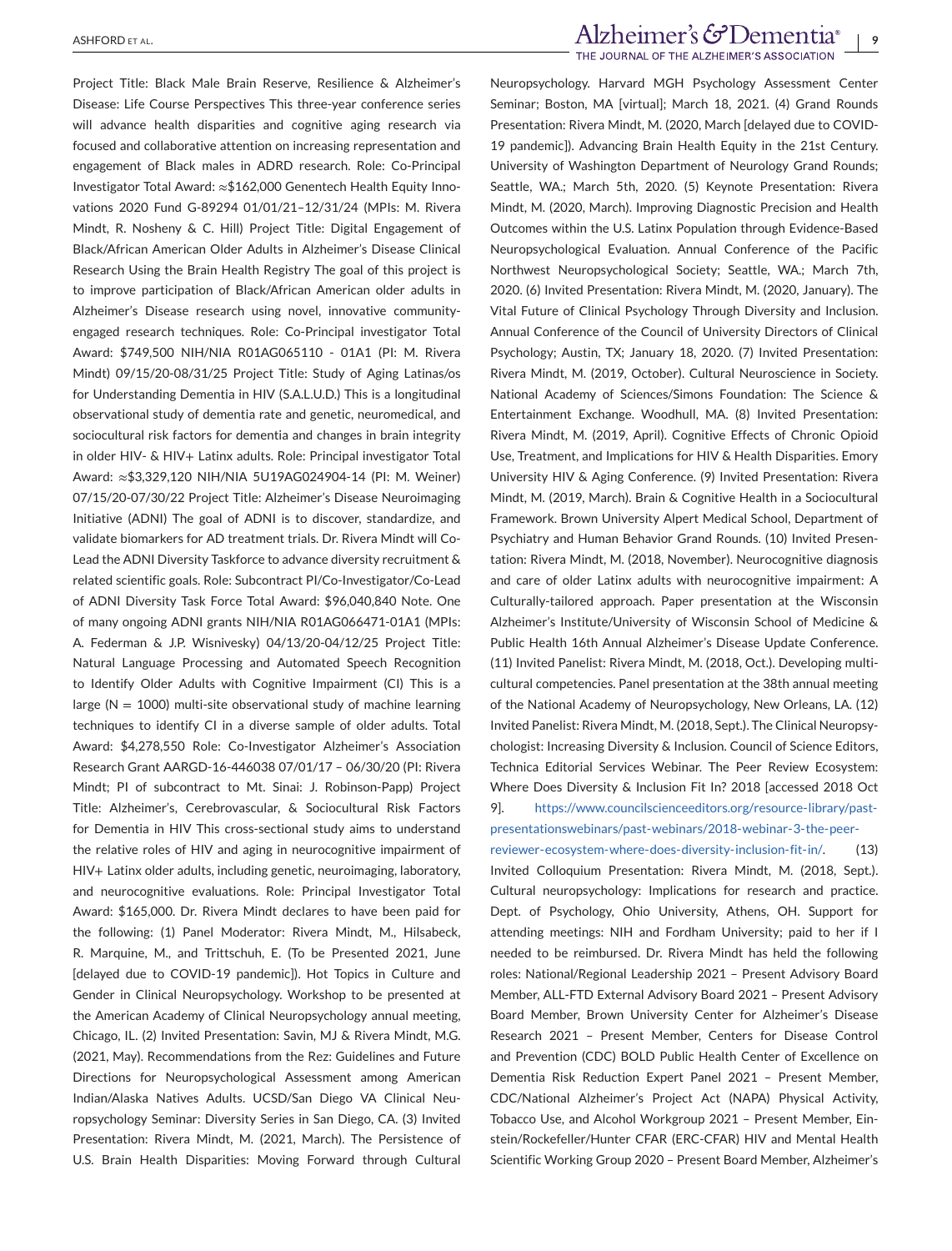<span id="page-9-0"></span>Association NYC Chapter Board of Directors 2020 – Present Advisory Board Member, Society for Black Neuropsychology 2020 – Present Advisory Board Member, @SocialThatSupports (Chair: Dr. David Washington) 2019 Elections Committee, International Neuropsychological Society 2018 – Present Co-Founder & Co-Chair, Wisdom Workgroup for Indigenous Neuropsychology: A Global Strategy (Wisdom WINGS) 2018 – 2020 Continuing Education (CE) Program Committee, International Neuropsychological Society 2016 – 2020 President-Elect \* President \* Past-President (Elected Position), Hispanic Neuropsychological Society (HNS) Community 2020 – Present Board of Directors - Treasurer, Harlem Community & Academic Partnership 2019 – Present Older Adults Subcommittee Member, East Harlem Community Health Committee 2014 – 2019 Advisory Board Member, SMART University (NYC-based CBO for HIV+ women) 2013 – 2020 Board of Directors - Secretary, Harlem Community & Academic Partnership. Dr. Nosheny has received support from NIH (support to institution) for the present manuscript and grant from: NIH (grant to institution), California Department of Public Health (grant to institution), Genentech, Inc. (grant to institution), Alzheimer's Association (grant to institution). Dr. Nosheny received the following support for attending meetings: MCI 2020 symposium/Mt. Sinai: payment to her. Dr. Petersen reports support from Roche (consulting), Merck (consulting), Biogen (consulting), Eisai (consulting), Genentech (board member), DSMB, grants: U01 AG024904 U01 AG006786 P30 AG062677. He has received royalties/licenses from Oxford University Press UpToDate. Dr. Aisen reports research support through payments to his institution from Janssen, Lilly, Eisai, NIA, FNIH, Alzheimer's Association, and consulting fees from Biogen, Merck, Shionogi, Rainbow Medical, ImmunoBrain Checkpoint, Roche, Abbvie. Dr. Weiner is the Principal Investigator of NIH funded grants, which are administered through his institutions: UCSF and NCIRE. He received the following funding within the past 36 months, as Principal Investigator: NIH grant: 1RF1AG059009-01 administered through UCSF: \$6,240,949 total project – start date 9/1/2018 CA Dept. of Health grant: 19-10616 administered through UCSF: \$1,799,728 total project – start date 4/1/2020 NIH grant: 1R33AG062867-01A1 administered through UCSF: \$3,229,069 total project – start date 4/15/2020 NIH Subaward from Dr. Richard Gershon: 1U2CA060426-01 administered through NCIRE: \$65,036 annual directs only – start date 11/1/2018 NIH grant: 1R01AG058676-01A1 administered through NCIRE: \$3,646,420 total project – start date 9/30/2018. The following entities paid consulting fees to him directly, within the past 36 months: Baird Equity Capital, BioClinica, Cerecin, Inc., Cytox, Dolby Family Ventures, Duke University, FUJIFILM-Toyama Chemical (Japan), Garfield Weston, Genentech, Guidepoint Global, Indiana University, Japanese Organization for Medical Device Development, Inc. (JOMDD), Nestle/Nestec, NIH, Peerview Internal Medicine, Roche, T3D Therapeutics, University of Southern California (USC), and Vida Ventures. The following entity paid him for lecturing within the past 36 months: The Buck Institute for Research on Aging. The following entity paid for travel expenses for him to attend meetings within the past 36 months: University of Southern California (USC). He has served on Advisory Boards for: Acumen Pharmaceutical, ADNI, Brain Health Registry, Cerecin, Dolby

Family Ventures, National Institute on Aging (NIA), PCORI/PPRN, Roche, T3D Therapeutics, University of Southern California (USC). He leads the Advisory Boards for his projects, the Brain Health Registry, and the Alzheimer's Disease Neuroimaging Initiative. He is also on the UCSF Committee for Human Research. He holds stock options with Alzeca, Alzheon, Inc., and Anven. He receives support for his work from the following funding sources: National Institutes of Health (NIH): 5U19AG024904-14; 1R01AG053798-01A1; R01 MH098062; U24 AG057437-01; 1U2CA060426-01; 1R01AG058676-01A1; and 1RF1AG059009-01; Department of Defense (DOD): W81XWH-15-2-0070; 0W81XWH-12-2-0012; W81XWH-14-1-0462; and W81XWH-13-1-0259; Patient-Centered Outcomes Research Institute (PCORI): PPRN-1501-26817; California Department of Public Health (CDPH): 16-10054; University of Michigan: 18-PAF01312; Siemens: 444951-54249; Biogen: 174552; Hillblom Foundation: 2015-A-011-NET; Alzheimer's Association: BHR-16-459161; The State of California: 18-109929. He also receives support from Johnson & Johnson, Kevin and Connie Shanahan, GE, VUmc, Australian Catholic University (HBI-BHR), The Stroke Foundation, and the Veterans Administration. He is a full-time professor for the University of California San Francisco (UCSF), at the San Francisco Veterans Affairs Medical Center, and Principal Investigator of many projects with the above grant funding.

#### **REFERENCES**

- 1. Brewster P, Barnes L, Haan M, et al. Progress and future challenges in aging and diversity research in the United States. *Alzheimers Dement*. 2019;15(7):995-1003.
- 2. Babulal GM, Quiroz YT, Albensi BC, et al. Perspectives on ethnic and racial disparities in Alzheimer's disease and related dementias: update and areas of immediate need. *Alzheimers Dement*. 2019;15(2):292-312.
- 3. Demirovic J, Prineas R, Loewenstein D, et al. Prevalence of dementia in three ethnic groups: the South Florida program on aging and health. *Ann Epidemiol*. 2003;13(6):472-478.
- 4. Steenland K, Goldstein FC, Levey A, Wharton W. A meta-analysis of Alzheimer's disease incidence and prevalence comparing African-Americans and Caucasians. *J Alzheimers Dis*. 2016;50(1):71-76.
- 5. Hebert LE, Weuve J, Scherr PA, Evans DA. Alzheimer disease in the United States (2010-2050) estimated using the 2010 Census. *Neurology*. 2013;80(19):1778-1783.
- 6. Mehta KM, Yeo GW. Systematic review of dementia prevalence and incidence in United States race/ethnic populations. *Alzheimers Dement*. 2017;13(1):72-83.
- 7. Mayeda ER, Glymour MM, Quesenberry CP, Whitmer RA. Inequalities in dementia incidence between six racial and ethnic groups over 14 years. *Alzheimers Dement*. 2016;12(3):216-224.
- 8. Tang M-X, Cross P, Andrews H, et al. Incidence of AD in African-Americans, Caribbean hispanics, and caucasians in northern Manhattan. *Neurology*. 2001;56(1):49-56.
- 9. Haan MN, Miller JW, Aiello AE, et al. Homocysteine, B vitamins, and the incidence of dementia and cognitive impairment: results from the Sacramento Area Latino Study on Aging. *Am J Clin Nutr*. 2007;85(2):511-517.
- 10. Mayeda ER, Glymour MM, Whitmer RA. Heterogeneity in 14-year dementia incidence between Asian American subgroups. *Alzheimer Dis Assoc Disord*. 2017;31(3):181.
- 11. Sharp ES, Gatz M. The relationship between education and dementia an updated systematic review. *Alzheimer Dis Assoc Disord*. 2011;25(4):289.